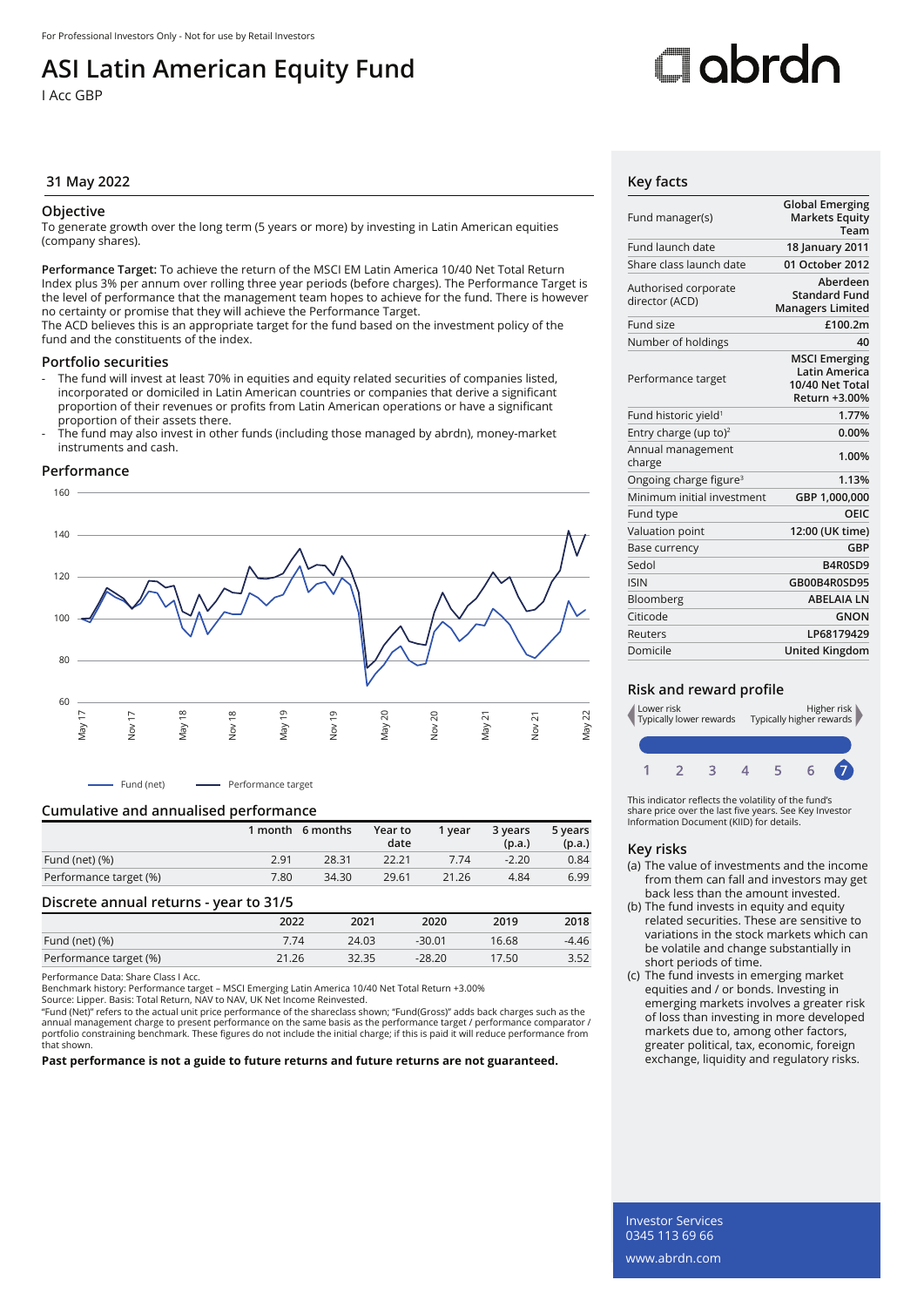#### **Management process**

- The management team use their discretion (active management) to maintain a diverse asset mix at country, sector and stock level.
- Their primary focus is on stock selection using research techniques to select individual holdings. The research process is focused on finding high quality companies at attractive valuations that can be held for the long term.
- In seeking to achieve the Performance Target, the MSCI EM Latin America 10/40 Net Total Return Index is used as a reference point for portfolio construction and as a basis for setting risk constraints. The expected variation ('tracking error') between the returns of the fund and the index is not ordinarily expected to exceed 12.5%. Due to the active nature of the management process, the fund's performance profile may deviate significantly from that of the index.

#### **Top Ten Holdings**

### **Sector (%)**

| Vale SA                              | 7.4  | Financials             | 22.1 |
|--------------------------------------|------|------------------------|------|
| Banco Bradesco SA                    | 6.7  | Consumer Staples       | 18.8 |
| Petroleo Brasileiro SA               | 6.3  | Materials              | 17.1 |
| Grupo Mexico SAB de CV               | 5.4  | Energy                 | 10.8 |
| Wal-Mart de Mexico SAB de CV         | 5.4  | Industrials            | 8.0  |
| Fomento Economico Mexicano SAB de CV | 4.3  | Real Estate            | 5.8  |
| Raia Drogasil SA                     | 4.0  |                        |      |
| <b>TOTVS SA</b>                      | 3.8  | Consumer Discretionary | 5.8  |
| Grupo Financiero Banorte SAB de CV   | 3.8  | Information Technology | 4.6  |
| Arca Continental SAB de CV           | 3.6  | Other                  | 4.5  |
| Assets in top ten holdings           | 50.7 | Cash                   | 2.5  |

#### **Country (%)**

| Brazil                   | 59.51<br><b>Service State</b> |
|--------------------------|-------------------------------|
| Mexico                   | 28.5                          |
| Chile                    | $5.5 \blacksquare$            |
| Colombia                 | $1.8$ $\blacksquare$          |
| Peru                     | $1.3 \;$                      |
| United States of America | 0.91                          |
| Cash                     | 2.5                           |

Source : abrdn 31/05/2022

Figures may not always sum to 100 due to rounding.

#### (d) The use of derivatives carries the risk of reduced liquidity, substantial loss and increased volatility in adverse market conditions, such as a failure amongst market participants. The use of derivatives may result in the fund being leveraged (where market exposure and thus the potential for loss by the fund exceeds the amount it has invested) and in these market conditions the effect of leverage will be to magnify losses.

#### **Risk stats**

| Beta <sup>^</sup>              | 1.00    |
|--------------------------------|---------|
| Fund Volatility <sup>^</sup>   | 30.38   |
| Index Volatility <sup>^</sup>  | 29.99   |
| Information Ratio <sup>^</sup> | $-0.26$ |
| R-Squared <sup>^</sup>         | 0.98    |
| Sharpe Ratio <sup>^</sup>      | $-0.06$ |
| Tracking Error <sup>^</sup>    | 4.19    |
|                                |         |

Source : abrdn. ^ Three year annualised.

#### **Ratings**

| Morningstar |  |
|-------------|--|
|             |  |

#### **Derivative usage**

- The fund may use derivatives to reduce risk, reduce cost and/or generate additional income or growth consistent with the risk profile of the fund (often referred to as 'Efficient Portfolio Management').
- Derivative usage in the fund is expected to be very limited. Where derivatives are used, this would mainly be in response to significant inflows into the fund so that in these instances, cash can be invested while maintaining the fund's existing allocations to company shares.